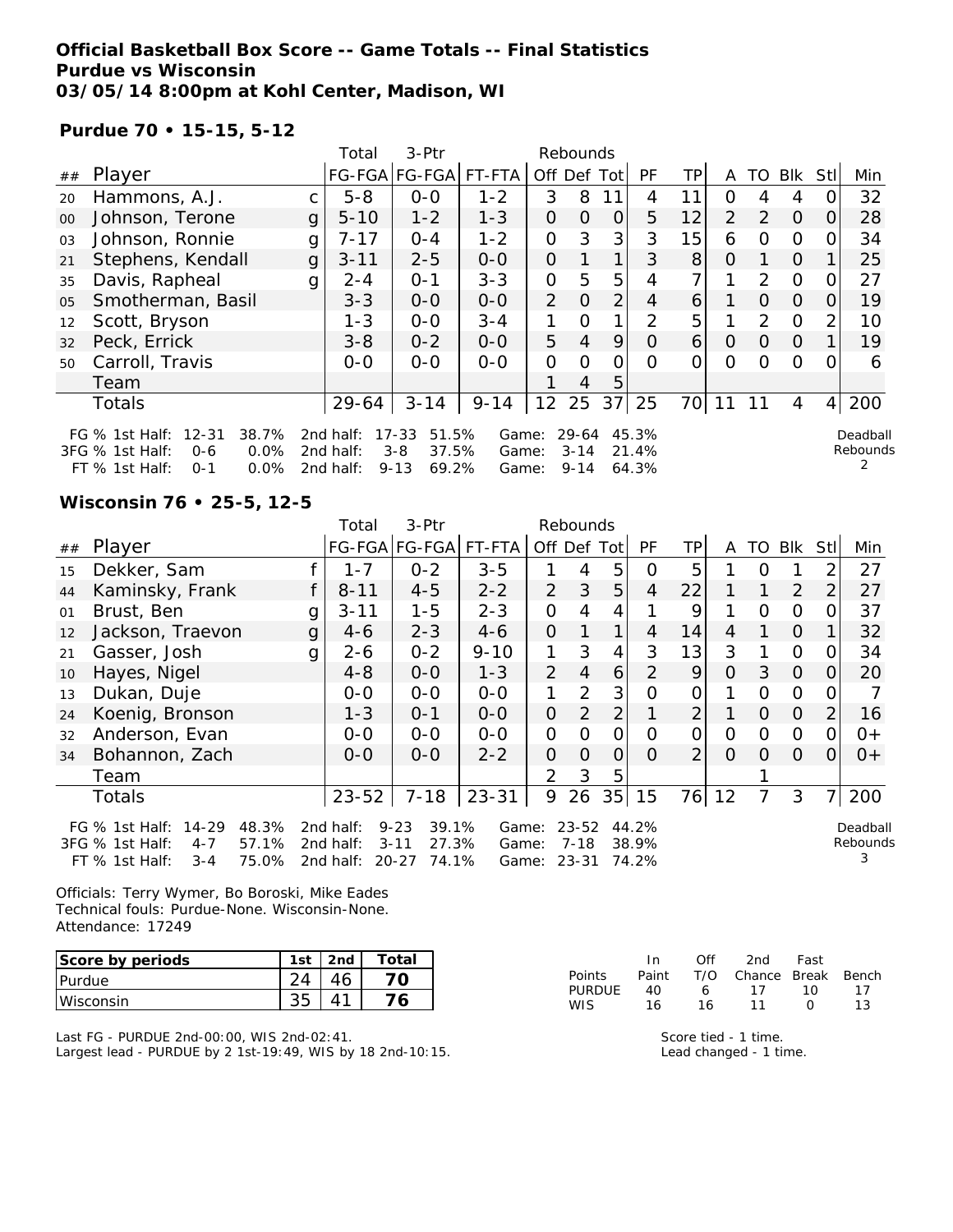# **Purdue vs Wisconsin 03/05/14 8:00pm at Kohl Center, Madison, WI 1st PERIOD Play-by-Play (Page 1)**

| <b>HOME TEAM: Wisconsin</b>           | Time  | <b>Score</b> |                | Margin VISITORS: Purdue               |
|---------------------------------------|-------|--------------|----------------|---------------------------------------|
|                                       | 19:49 | $0 - 2$      | V <sub>2</sub> | GOOD! JUMPER by Johnson, Terone [PNT] |
| MISSED JUMPER by Kaminsky, Frank      | 19:26 |              |                |                                       |
|                                       | 19:25 |              |                | REBOUND (DEF) by Hammons, A.J.        |
|                                       |       |              |                |                                       |
| REBOUND (DEF) by Dekker, Sam          | 19:05 |              |                | MISSED 3 PTR by Johnson, Ronnie       |
| MISSED 3 PTR by Gasser, Josh          | 18:35 |              |                |                                       |
| REBOUND (OFF) by (TEAM)               | 18:35 |              |                |                                       |
| GOOD! JUMPER by Jackson, Traevon      | 18:20 | $2 - 2$      | T <sub>1</sub> |                                       |
|                                       | 18:04 |              |                | TURNOVR by Hammons, A.J.              |
| STEAL by Kaminsky, Frank              | 18:01 |              |                |                                       |
| GOOD! JUMPER by Brust, Ben            | 17:55 | $4 - 2$      | H <sub>2</sub> |                                       |
| REBOUND (DEF) by Dekker, Sam          | 17:28 |              |                | MISSED JUMPER by Johnson, Ronnie      |
|                                       |       |              |                |                                       |
| MISSED LAYUP by Dekker, Sam           | 17:03 |              |                | BLOCK by Hammons, A.J.                |
|                                       | 17:01 |              |                | REBOUND (DEF) by Hammons, A.J.        |
| STEAL by Jackson, Traevon             | 17:00 |              |                | TURNOVR by Hammons, A.J.              |
|                                       | 16:56 |              |                | FOUL by Stephens, Kendall (P1T1)      |
| MISSED JUMPER by Hayes, Nigel         | 16:46 |              |                |                                       |
| REBOUND (OFF) by Kaminsky, Frank      | 16:46 |              |                |                                       |
| GOOD! LAYUP by Kaminsky, Frank [PNT]  | 16:44 | $6 - 2$      | H 4            |                                       |
| REBOUND (DEF) by Hayes, Nigel         | 16:24 |              |                | MISSED JUMPER by Hammons, A.J.        |
|                                       |       |              |                |                                       |
| GOOD! JUMPER by Gasser, Josh          | 16:15 | $8 - 2$      | H 6            |                                       |
|                                       | 15:42 |              |                | MISSED 3 PTR by Johnson, Ronnie       |
|                                       | 15:42 |              |                | REBOUND (OFF) by Peck, Errick         |
|                                       | 15:37 | $8 - 4$      | H 4            | GOOD! LAYUP by Peck, Errick [PNT]     |
| GOOD! LAYUP by Hayes, Nigel [PNT]     | 15:15 | $10 - 4$     | H 6            |                                       |
| ASSIST by Jackson, Traevon            | 15:15 |              |                |                                       |
| REBOUND (DEF) by Kaminsky, Frank      | 15:01 |              |                | MISSED 3 PTR by Johnson, Terone       |
|                                       |       |              |                |                                       |
| GOOD! LAYUP by Jackson, Traevon [PNT] | 14:48 | $12 - 4$     | H 8            |                                       |
| BLOCK by Kaminsky, Frank              | 14:31 |              |                | MISSED DUNK by Hammons, A.J.          |
|                                       | 14:28 |              |                | REBOUND (OFF) by Peck, Errick         |
| REBOUND (DEF) by Gasser, Josh         | 14:16 |              |                | MISSED 3 PTR by Johnson, Ronnie       |
| TURNOVR by Hayes, Nigel               | 13:57 |              |                |                                       |
|                                       | 13:57 |              |                | TIMEOUT media                         |
| REBOUND (DEF) by Hayes, Nigel         | 13:45 |              |                | MISSED JUMPER by Stephens, Kendall    |
| TURNOVR by Gasser, Josh               | 13:29 |              |                |                                       |
|                                       |       |              |                |                                       |
|                                       | 13:28 |              |                | STEAL by Stephens, Kendall            |
|                                       | 13:26 | $12 - 6$     | H 6            | GOOD! LAYUP by Scott, Bryson [FB/PNT] |
| MISSED FT SHOT by Hayes, Nigel        | 13:03 |              |                | FOUL by Hammons, A.J. (P1T2)          |
| REBOUND (OFF) by (DEADBALL)           | 13:03 |              |                |                                       |
| GOOD! FT SHOT by Hayes, Nigel         | 13:02 | $13 - 6$     | H 7            |                                       |
| REBOUND (DEF) by Koenig, Bronson      | 12:50 |              |                | MISSED 3 PTR by Stephens, Kendall     |
| MISSED JUMPER by Dekker, Sam          | 12:31 |              |                | REBOUND (DEF) by Peck, Errick         |
| REBOUND (DEF) by Hayes, Nigel         | 12:19 |              |                | MISSED JUMPER by Peck, Errick         |
|                                       |       |              |                |                                       |
| MISSED 3 PTR by Koenig, Bronson       | 12:10 |              |                | REBOUND (DEF) by (TEAM)               |
|                                       | 11:41 | $13 - 8$     | H 5            | GOOD! JUMPER by Smotherman, Basil     |
|                                       | 11:41 |              |                | ASSIST by Scott, Bryson               |
| GOOD! 3 PTR by Kaminsky, Frank        | 11:13 | $16 - 8$     | H 8            |                                       |
| ASSIST by Dukan, Duje                 | 11:13 |              |                |                                       |
| REBOUND (DEF) by (TEAM)               | 10:42 |              |                | MISSED JUMPER by Johnson, Terone      |
| TIMEOUT media                         | 10:40 |              |                |                                       |
| TURNOVR by Jackson, Traevon           | 10:07 |              |                |                                       |
|                                       |       |              |                |                                       |
|                                       | 10:06 |              |                | STEAL by Scott, Bryson                |
|                                       | 10:02 |              |                | TURNOVR by Stephens, Kendall          |
| MISSED JUMPER by Koenig, Bronson      | 09:44 |              |                |                                       |
| REBOUND (OFF) by Dukan, Duje          | 09:44 |              |                |                                       |
| GOOD! 3 PTR by Jackson, Traevon       | 09:34 | $19 - 8$     | H 11           |                                       |
| ASSIST by Kaminsky, Frank             | 09:34 |              |                |                                       |
|                                       | 09:30 |              |                | TIMEOUT 30sec                         |
| REBOUND (DEF) by Dukan, Duje          | 09:19 |              |                | MISSED JUMPER by Stephens, Kendall    |
|                                       | 08:53 |              |                |                                       |
| MISSED LAYUP by Brust, Ben            |       |              |                | REBOUND (DEF) by Hammons, A.J.        |
|                                       | 08:47 |              |                | MISSED JUMPER by Scott, Bryson        |
|                                       |       |              |                |                                       |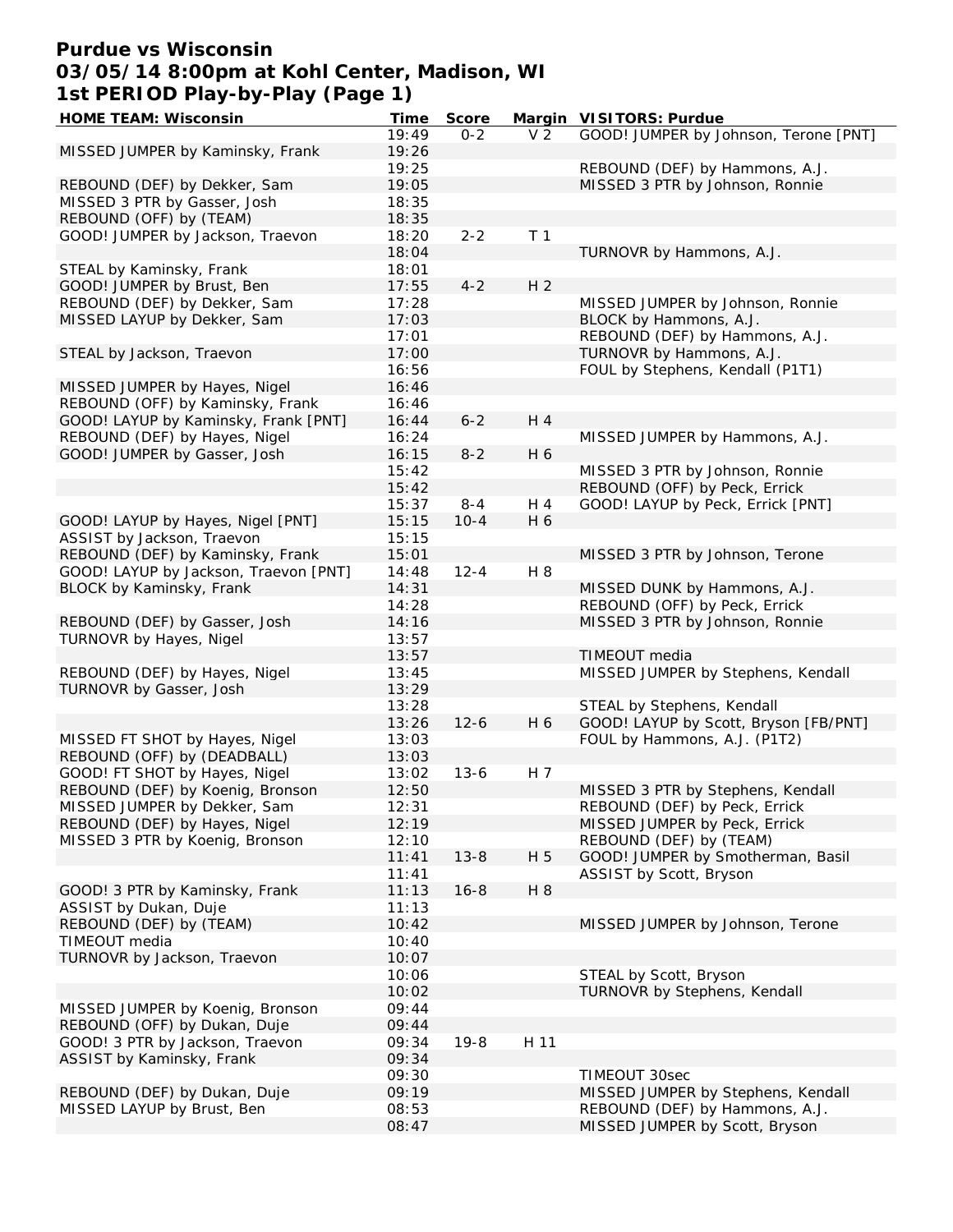## **Purdue vs Wisconsin 03/05/14 8:00pm at Kohl Center, Madison, WI 1st PERIOD Play-by-Play (Page 2)**

| <b>HOME TEAM: Wisconsin</b>          | Time  | <b>Score</b> |      | Margin VISITORS: Purdue                 |
|--------------------------------------|-------|--------------|------|-----------------------------------------|
| REBOUND (DEF) by Brust, Ben          | 08:47 |              |      |                                         |
|                                      | 08:42 |              |      | FOUL by Scott, Bryson (P1T3)            |
| GOOD! JUMPER by Kaminsky, Frank      | 08:29 | $21 - 8$     | H 13 |                                         |
| ASSIST by Dekker, Sam                | 08:29 |              |      |                                         |
|                                      | 08:05 |              |      | TURNOVR by Davis, Rapheal               |
| TURNOVR by Kaminsky, Frank           | 07:37 |              |      |                                         |
|                                      | 07:37 |              |      | <b>TIMEOUT MEDIA</b>                    |
|                                      | 07:25 |              |      | MISSED JUMPER by Johnson, Terone        |
| REBOUND (DEF) by Dekker, Sam         | 07:21 |              |      |                                         |
| MISSED JUMPER by Hayes, Nigel        | 07:08 |              |      | REBOUND (DEF) by Peck, Errick           |
|                                      | 07:00 |              |      | MISSED JUMPER by Johnson, Ronnie        |
|                                      | 07:00 |              |      | REBOUND (OFF) by Hammons, A.J.          |
|                                      | 06:55 | $21 - 10$    | H 11 | GOOD! LAYUP by Hammons, A.J. [PNT]      |
| GOOD! 3 PTR by Brust, Ben            | 06:38 | $24 - 10$    | H 14 |                                         |
| ASSIST by Gasser, Josh               | 06:38 |              |      |                                         |
| REBOUND (DEF) by Dekker, Sam         | 06:18 |              |      | MISSED JUMPER by Davis, Rapheal         |
| MISSED LAYUP by Brust, Ben           | 05:59 |              |      | BLOCK by Hammons, A.J.                  |
| REBOUND (OFF) by Hayes, Nigel        | 05:56 |              |      |                                         |
| MISSED LAYUP by Hayes, Nigel         | 05:54 |              |      | REBOUND (DEF) by Hammons, A.J.          |
|                                      | 05:41 |              |      |                                         |
|                                      |       |              |      | TURNOVR by Hammons, A.J.                |
| STEAL by Dekker, Sam                 | 05:40 |              |      |                                         |
| MISSED 3 PTR by Brust, Ben           | 05:36 |              |      | REBOUND (DEF) by Davis, Rapheal         |
|                                      | 05:28 | $24 - 12$    | H 12 | GOOD! LAYUP by Johnson, Terone [FB/PNT] |
| FOUL by Jackson, Traevon (P1T1)      | 05:28 |              |      | MISSED FT SHOT by Johnson, Terone       |
| REBOUND (DEF) by Gasser, Josh        | 05:28 |              |      |                                         |
|                                      | 04:57 |              |      | FOUL by Johnson, Terone (P1T4)          |
| GOOD! LAYUP by Kaminsky, Frank [PNT] | 04:38 | $26 - 12$    | H 14 |                                         |
|                                      | 04:16 | $26 - 14$    | H 12 | GOOD! JUMPER by Johnson, Terone [PNT]   |
| GOOD! LAYUP by Brust, Ben [PNT]      | 04:00 | $28 - 14$    | H 14 |                                         |
|                                      | 03:37 |              |      | TURNOVR by Johnson, Terone              |
| STEAL by Koenig, Bronson             | 03:34 |              |      |                                         |
| MISSED LAYUP by Gasser, Josh         | 03:32 |              |      | REBOUND (DEF) by Davis, Rapheal         |
|                                      | 03:25 | $28 - 16$    | H 12 | GOOD! LAYUP by Johnson, Ronnie [FB/PNT] |
|                                      | 03:10 |              |      | FOUL by Davis, Rapheal (P1T5)           |
| TIMEOUT media                        | 03:10 |              |      |                                         |
| MISSED JUMPER by Brust, Ben          | 03:01 |              |      |                                         |
| REBOUND (OFF) by Kaminsky, Frank     | 03:01 |              |      |                                         |
| MISSED LAYUP by Brust, Ben           | 02:53 |              |      | REBOUND (DEF) by Davis, Rapheal         |
|                                      | 02:26 | $28 - 18$    | H 10 | GOOD! JUMPER by Davis, Rapheal          |
|                                      | 02:26 |              |      | ASSIST by Smotherman, Basil             |
| GOOD! 3 PTR by Jackson, Traevon      | 02:13 | $31 - 18$    | H 13 |                                         |
| FOUL by Kaminsky, Frank (P1T2)       | 01:54 |              |      |                                         |
| REBOUND (DEF) by Kaminsky, Frank     | 01:51 |              |      | MISSED JUMPER by Stephens, Kendall      |
| GOOD! FT SHOT by Jackson, Traevon    | 01:41 | $32 - 18$    | H 14 | FOUL by Smotherman, Basil (P1T6)        |
| GOOD! FT SHOT by Jackson, Traevon    | 01:41 | $33 - 18$    | H 15 |                                         |
|                                      | 01:36 |              |      | MISSED 3 PTR by Stephens, Kendall       |
|                                      | 01:36 |              |      | REBOUND (OFF) by Smotherman, Basil      |
|                                      | 01:26 | $33 - 20$    | H 13 | GOOD! JUMPER by Johnson, Ronnie [PNT]   |
| GOOD! JUMPER by Kaminsky, Frank      | 01:04 | $35 - 20$    | H 15 |                                         |
| ASSIST by Jackson, Traevon           | 01:04 |              |      |                                         |
|                                      | 00:51 | $35 - 22$    | H 13 | GOOD! LAYUP by Johnson, Ronnie [PNT]    |
| TIMEOUT 30sec                        | 00:31 |              |      |                                         |
| TURNOVR by (TEAM)                    | 00:06 |              |      |                                         |
|                                      | 00:02 |              |      | MISSED LAYUP by Johnson, Ronnie         |
|                                      | 00:02 |              |      | REBOUND (OFF) by Hammons, A.J.          |
|                                      | 00:00 | $35 - 24$    | H 11 | GOOD! TIP-IN by Hammons, A.J. [PNT]     |
|                                      |       |              |      |                                         |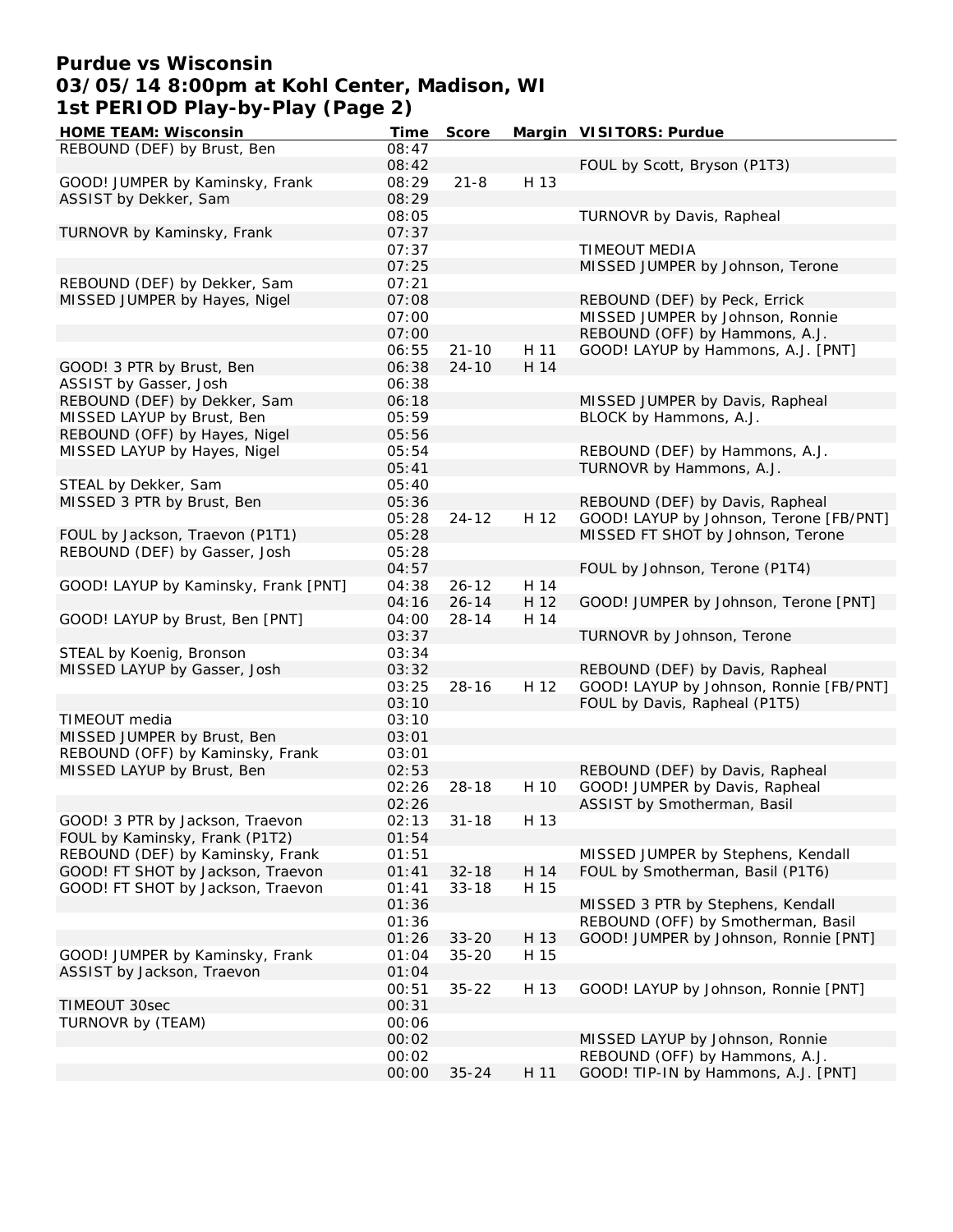# **Purdue vs Wisconsin 03/05/14 8:00pm at Kohl Center, Madison, WI 1st PERIOD Play-by-Play (Page 3)**

**HOME TEAM: Wisconsin Time Score Margin VISITORS: Purdue**

Wisconsin 35, Purdue 24

|                                              | In In | $\bigcap$ ff | 2nd | Fast           |                        |
|----------------------------------------------|-------|--------------|-----|----------------|------------------------|
| 1st period-only Paint T/O Chance Break Bench |       |              |     |                |                        |
| Purdue 20                                    |       |              | 48  | 66             | Score tied - 1 time.   |
| Wisconsin 10                                 |       |              |     | $\overline{O}$ | Lead changed - 1 time. |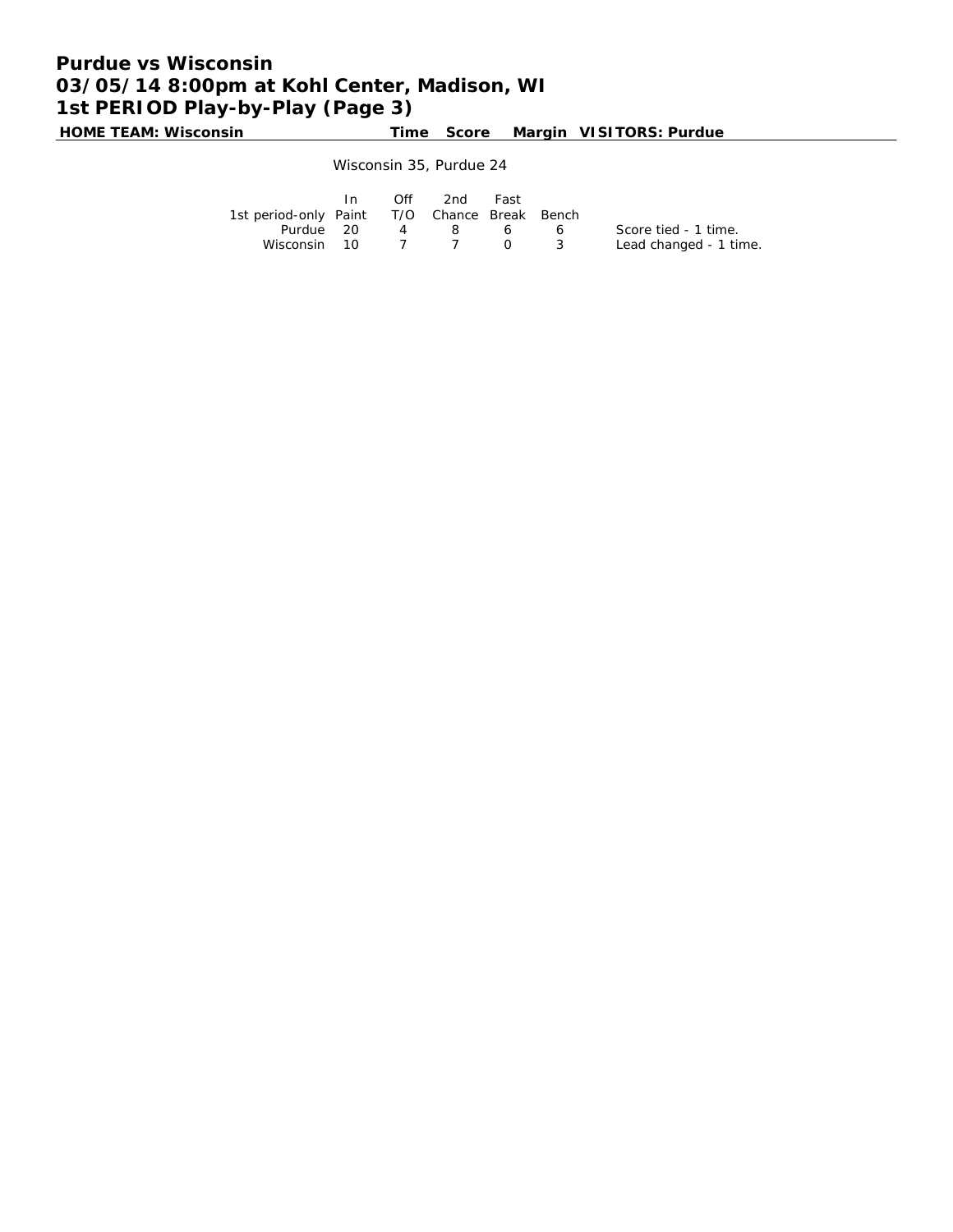### **Official Basketball Box Score -- 1st Half-Only Purdue vs Wisconsin 03/05/14 8:00pm at Kohl Center, Madison, WI**

### **Purdue**

|    |                        | Total     | $3-$ Ptr             |         |          | Rebounds |                 |           |                |          |          |          |                |     |
|----|------------------------|-----------|----------------------|---------|----------|----------|-----------------|-----------|----------------|----------|----------|----------|----------------|-----|
| ## | Player                 |           | FG-FGA FG-FGA FT-FTA |         |          |          | Off Def Tot     | <b>PF</b> | TP             | A        | TO I     | Blk      | -StI           | Min |
| 20 | Hammons, A.J.          | $2 - 4$   | $O - O$              | $O - O$ | 2        | 4        | 6               |           | 4              | O        | 3        | 2        | 0              | 14  |
| 00 | Johnson, Terone<br>g   | $3 - 6$   | $O - 1$              | $O - 1$ | $\Omega$ | O        | 0               | 1         | 6              | O        |          | 0        | 0              | 17  |
| 03 | Johnson, Ronnie<br>g   | $3 - 9$   | $O - 3$              | $0 - 0$ | 0        | $\Omega$ | 0               | $\Omega$  | 6              | 0        | $\Omega$ | $\Omega$ | 0              | 15  |
| 21 | Stephens, Kendall<br>g | $0 - 5$   | $0 - 2$              | $0 - 0$ | $\Omega$ | $\Omega$ | 0               | 1         | 0              | $\Omega$ |          | $\Omega$ |                | 11  |
| 35 | Davis, Rapheal<br>g    | $1 - 2$   | $0 - 0$              | $O - O$ | 0        | 3        | 3               | 1         | 2              | $\Omega$ |          | $\Omega$ | 0              | 15  |
| 05 | Smotherman, Basil      | $1 - 1$   | $0 - 0$              | $0 - 0$ | 1        | $\Omega$ | 1               |           | $\overline{2}$ |          | $\Omega$ | $\Omega$ | $\Omega$       | 8   |
| 12 | Scott, Bryson          | $1 - 2$   | $0 - 0$              | $0 - 0$ | 0        | $\Omega$ | 0               |           | 2              |          | O        | $\Omega$ |                | 5   |
| 32 | Peck, Errick           | $1 - 2$   | $0 - 0$              | $0 - 0$ | 2        | 2        | 4               | $\Omega$  | $\overline{2}$ | $\Omega$ | 0        | $\Omega$ | $\Omega$       | 9   |
| 50 | Carroll, Travis        | $0 - 0$   | $O-O$                | $0-0$   | $\Omega$ | $\Omega$ | Ω               | Ω         |                | $\Omega$ | $\Omega$ | $\Omega$ | 0              | 6   |
|    | Team                   |           |                      |         | O        | 1        | 1               |           |                |          |          |          |                |     |
|    | Totals                 | $12 - 31$ | $0 - 6$              | $0 - 1$ | 5        | 10       | 15 <sub>1</sub> | 6         | 24             | 2        | 6        | 2        | $\overline{2}$ | 100 |
|    |                        |           |                      |         |          |          |                 |           |                |          |          |          |                |     |

| FG % 1st Half: 12-31 38.7% |      |
|----------------------------|------|
| $3FG\%$ 1st Half: 0-6      | 0.0% |
| FT % 1st Half: $0-1$       | 0.0% |

### **Wisconsin**

|    |                       | Total     | 3-Ptr         |         |          | Rebounds |                 |                |              |               |          |          |              |          |
|----|-----------------------|-----------|---------------|---------|----------|----------|-----------------|----------------|--------------|---------------|----------|----------|--------------|----------|
| ## | Player                |           | FG-FGA FG-FGA | FT-FTA  |          |          | Off Def Tot     | <b>PF</b>      | TP           | A             | TO.      | Blk      | Stl          | Min      |
| 15 | Dekker, Sam           | $0 - 2$   | $0-0$         | $0-0$   | $\Omega$ | 4        | 4               | $\Omega$       | 0            |               | $\Omega$ | $\Omega$ |              | 14       |
| 44 | Kaminsky, Frank       | $5 - 6$   | $1 - 1$       | $0-0$   | 2        | 2        | 4               | 1              | 11           |               |          |          |              | 16       |
| 01 | Brust, Ben<br>g       | $3 - 8$   | $1 - 2$       | $O-O$   | 0        | 1        | 1               | O              | 7            | $\Omega$      | $\Omega$ | $\Omega$ | 0            | 18       |
| 12 | Jackson, Traevon<br>g | $4 - 4$   | $2 - 2$       | $2 - 2$ | O        | $\Omega$ | 0               | 1              | 12           | $\mathcal{P}$ |          | $\Omega$ |              | 16       |
| 21 | Gasser, Josh<br>g     | $1 - 3$   | $O - 1$       | $0-0$   | $\Omega$ | 2        | $\overline{2}$  | $\Omega$       | 2            |               |          | $\Omega$ | 0            | 17       |
| 10 | Hayes, Nigel          | $1 - 4$   | $0 - 0$       | $1 - 2$ | 1        | 3        | 4               | $\Omega$       | 3            | $\Omega$      |          | $\Omega$ | $\mathbf{O}$ | 8        |
| 13 | Dukan, Duje           | $0-0$     | $0-0$         | $0-0$   | 1        | 1        | 2               | $\Omega$       | 0            | 1             | $\Omega$ | $\Omega$ | $\Omega$     | 3        |
| 24 | Koenig, Bronson       | $0 - 2$   | $O - 1$       | $0-0$   | $\Omega$ | 1        | 1               | $\Omega$       | $\mathbf{O}$ | $\Omega$      | $\Omega$ | $\Omega$ |              | 8        |
| 32 | Anderson, Evan        | $0 - 0$   | $0-0$         | $0-0$   | $\Omega$ | $\Omega$ | O               | 0              | 0            | $\Omega$      | $\Omega$ | $\Omega$ | 0            | $\Omega$ |
| 34 | Bohannon, Zach        | $0 - 0$   | $O-O$         | $0-0$   | $\Omega$ | $\Omega$ | 0               | $\Omega$       | 0            | $\Omega$      | $\Omega$ | $\Omega$ | $\Omega$     | $\Omega$ |
|    | Team                  |           |               |         | 1        | 1        | 2               |                |              |               |          |          |              |          |
|    | Totals                | $14 - 29$ | $4 - 7$       | $3 - 4$ | 5        | 15       | 20 <sup>1</sup> | $\overline{2}$ | 35           | 6             | 5        |          | 4            | 100      |
|    |                       |           |               |         |          |          |                 |                |              |               |          |          |              |          |

| FG % 1st Half: 14-29 48.3% |         |       |
|----------------------------|---------|-------|
| 3FG % 1st Half: 4-7        |         | 57.1% |
| FT % 1st Half:             | $3 - 4$ | 75.0% |

Officials: Terry Wymer, Bo Boroski, Mike Eades Technical fouls: Purdue-None. Wisconsin-None. Attendance: 17249

| Score by periods | 1st | Total |
|------------------|-----|-------|
| Purdue           | 24  | 24    |
| Wisconsin        | 35  | 35    |

Last FG - PURDUE 2nd-00:00, WIS 2nd-02:41. Largest lead - PURDUE by 2 1st-19:49, WIS by 18 2nd-10:15.

|        | In    | ∩ff | 2nd                    | Fast       |   |
|--------|-------|-----|------------------------|------------|---|
| Points | Paint |     | T/O Chance Break Bench |            |   |
| PURDUE | 20    |     | x                      | ь          | 6 |
| WIS.   | 10    |     |                        | $^{\circ}$ |   |

Score tied - 1 time. Lead changed - 1 time.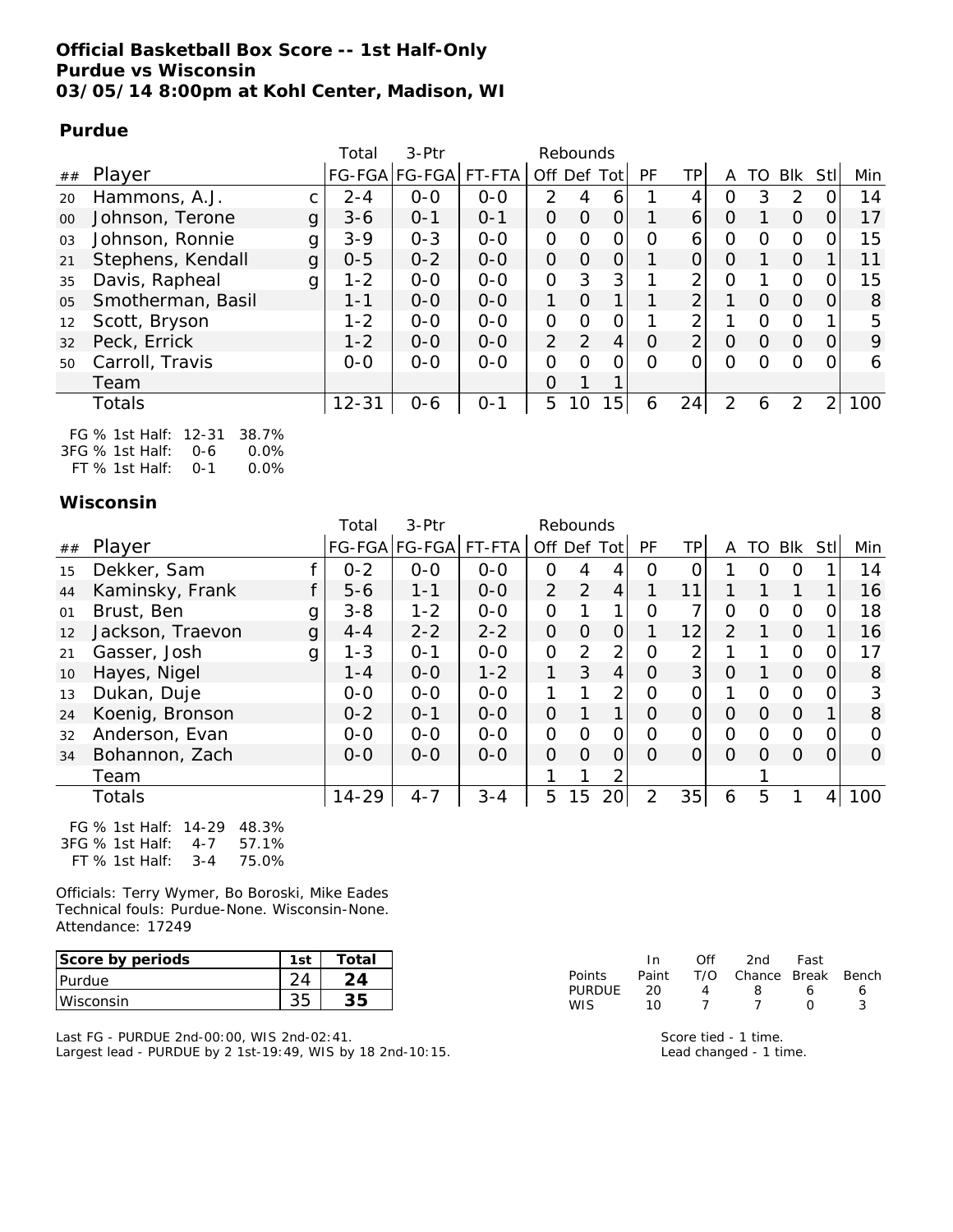## **Purdue vs Wisconsin 03/05/14 8:00pm at Kohl Center, Madison, WI 2nd PERIOD Play-by-Play (Page 1)**

| <b>HOME TEAM: Wisconsin</b>       | Time  | <b>Score</b> |      | Margin VISITORS: Purdue              |
|-----------------------------------|-------|--------------|------|--------------------------------------|
| MISSED JUMPER by Dekker, Sam      | 19:47 |              |      | REBOUND (DEF) by Stephens, Kendall   |
|                                   | 19:32 | $35 - 26$    | H 9  | GOOD! DUNK by Hammons, A.J. [PNT]    |
|                                   | 19:32 |              |      | ASSIST by Johnson, Terone            |
| GOOD! 3 PTR by Kaminsky, Frank    | 18:56 | $38 - 26$    | H 12 |                                      |
| ASSIST by Brust, Ben              | 18:56 |              |      |                                      |
|                                   |       |              |      |                                      |
|                                   | 18:38 | $38 - 28$    | H 10 | GOOD! JUMPER by Johnson, Ronnie      |
| MISSED FT SHOT by Dekker, Sam     | 18:13 |              |      | FOUL by Davis, Rapheal (P2T1)        |
| REBOUND (OFF) by (DEADBALL)       | 18:13 |              |      |                                      |
| MISSED FT SHOT by Dekker, Sam     | 18:13 |              |      | REBOUND (DEF) by Davis, Rapheal      |
| FOUL by Hayes, Nigel (P1T1)       | 18:04 |              |      |                                      |
|                                   | 18:03 | $38 - 30$    | H 8  | GOOD! LAYUP by Johnson, Terone [PNT] |
|                                   | 18:03 |              |      | ASSIST by Johnson, Ronnie            |
| FOUL by Gasser, Josh (P1T2)       | 18:03 |              |      |                                      |
|                                   |       |              |      |                                      |
|                                   | 18:03 |              |      | TURNOVR by Hammons, A.J.             |
| GOOD! FT SHOT by Gasser, Josh     | 17:43 | $39 - 30$    | H 9  | FOUL by Hammons, A.J. (P2T2)         |
| GOOD! FT SHOT by Gasser, Josh     | 17:43 | 40-30        | H 10 |                                      |
| FOUL by Kaminsky, Frank (P2T3)    | 17:32 |              |      |                                      |
| BLOCK by Kaminsky, Frank          | 17:30 |              |      | MISSED LAYUP by Stephens, Kendall    |
| REBOUND (DEF) by Kaminsky, Frank  | 17:28 |              |      |                                      |
| MISSED 3 PTR by Gasser, Josh      | 17:15 |              |      | REBOUND (DEF) by Peck, Errick        |
| REBOUND (DEF) by Jackson, Traevon | 17:05 |              |      | MISSED 3 PTR by Peck, Errick         |
| TURNOVR by Hayes, Nigel           | 16:48 |              |      |                                      |
|                                   |       |              |      |                                      |
|                                   | 16:47 |              |      | STEAL by Peck, Errick                |
|                                   | 16:44 |              |      | FOUL by Johnson, Terone (P2T3)       |
|                                   | 16:44 |              |      | TURNOVR by Johnson, Terone           |
| GOOD! JUMPER by Hayes, Nigel      | 16:23 | $42 - 30$    | H 12 |                                      |
| ASSIST by Gasser, Josh            | 16:23 |              |      |                                      |
|                                   | 16:06 |              |      | TURNOVR by Scott, Bryson             |
| STEAL by Dekker, Sam              | 16:05 |              |      |                                      |
|                                   | 16:03 |              |      | FOUL by Stephens, Kendall (P2T4)     |
|                                   | 15:48 |              |      | FOUL by Johnson, Terone (P3T5)       |
| TIMEOUT media                     | 15:48 |              |      |                                      |
| MISSED JUMPER by Jackson, Traevon | 15:42 |              |      |                                      |
|                                   |       |              |      |                                      |
| REBOUND (OFF) by Hayes, Nigel     | 15:42 |              |      |                                      |
| MISSED LAYUP by Dekker, Sam       | 15:36 |              |      | REBOUND (DEF) by Peck, Errick        |
|                                   | 15:20 |              |      | MISSED 3 PTR by Stephens, Kendall    |
|                                   | 15:20 |              |      | REBOUND (OFF) by Peck, Errick        |
| REBOUND (DEF) by (TEAM)           | 15:16 |              |      | MISSED JUMPER by Peck, Errick        |
| MISSED JUMPER by Hayes, Nigel     | 14:49 |              |      | REBOUND (DEF) by (TEAM)              |
| REBOUND (DEF) by Brust, Ben       | 14:34 |              |      | MISSED 3 PTR by Davis, Rapheal       |
| MISSED 3 PTR by Brust, Ben        | 14:26 |              |      | REBOUND (DEF) by Johnson, Ronnie     |
|                                   | 14:17 |              |      | MISSED 3 PTR by Peck, Errick         |
|                                   | 14:17 |              |      | REBOUND (OFF) by Scott, Bryson       |
|                                   | 14:11 |              |      |                                      |
|                                   |       |              |      | TURNOVR by Scott, Bryson             |
| STEAL by Koenig, Bronson          | 14:10 |              |      |                                      |
| GOOD! 3 PTR by Kaminsky, Frank    | 14:01 | 45-30        | H 15 |                                      |
| ASSIST by Koenig, Bronson         | 14:01 |              |      |                                      |
| REBOUND (DEF) by Hayes, Nigel     | 13:47 |              |      | MISSED JUMPER by Johnson, Ronnie     |
| TURNOVR by Hayes, Nigel           | 13:25 |              |      |                                      |
|                                   | 13:23 |              |      | STEAL by Scott, Bryson               |
| FOUL by Kaminsky, Frank (P3T4)    | 13:19 | 45-31        | H 14 | GOOD! FT SHOT by Scott, Bryson       |
|                                   | 13:19 | 45-32        | H 13 | GOOD! FT SHOT by Scott, Bryson       |
| GOOD! LAYUP by Hayes, Nigel [PNT] | 13:04 | 47-32        | H 15 |                                      |
| FOUL by Jackson, Traevon (P2T5)   | 12:54 |              |      |                                      |
|                                   | 12:48 |              |      |                                      |
|                                   |       |              |      | MISSED JUMPER by Scott, Bryson       |
|                                   | 12:48 |              |      | REBOUND (OFF) by Smotherman, Basil   |
| FOUL by Hayes, Nigel (P2T6)       | 12:39 |              |      |                                      |
| FOUL by Koenig, Bronson (P1T7)    | 12:35 | 47-33        | H 14 | GOOD! FT SHOT by Scott, Bryson       |
| REBOUND (DEF) by Dukan, Duje      | 12:35 |              |      | MISSED FT SHOT by Scott, Bryson      |
| GOOD! JUMPER by Koenig, Bronson   | 12:07 | 49-33        | H 16 |                                      |
|                                   |       |              |      |                                      |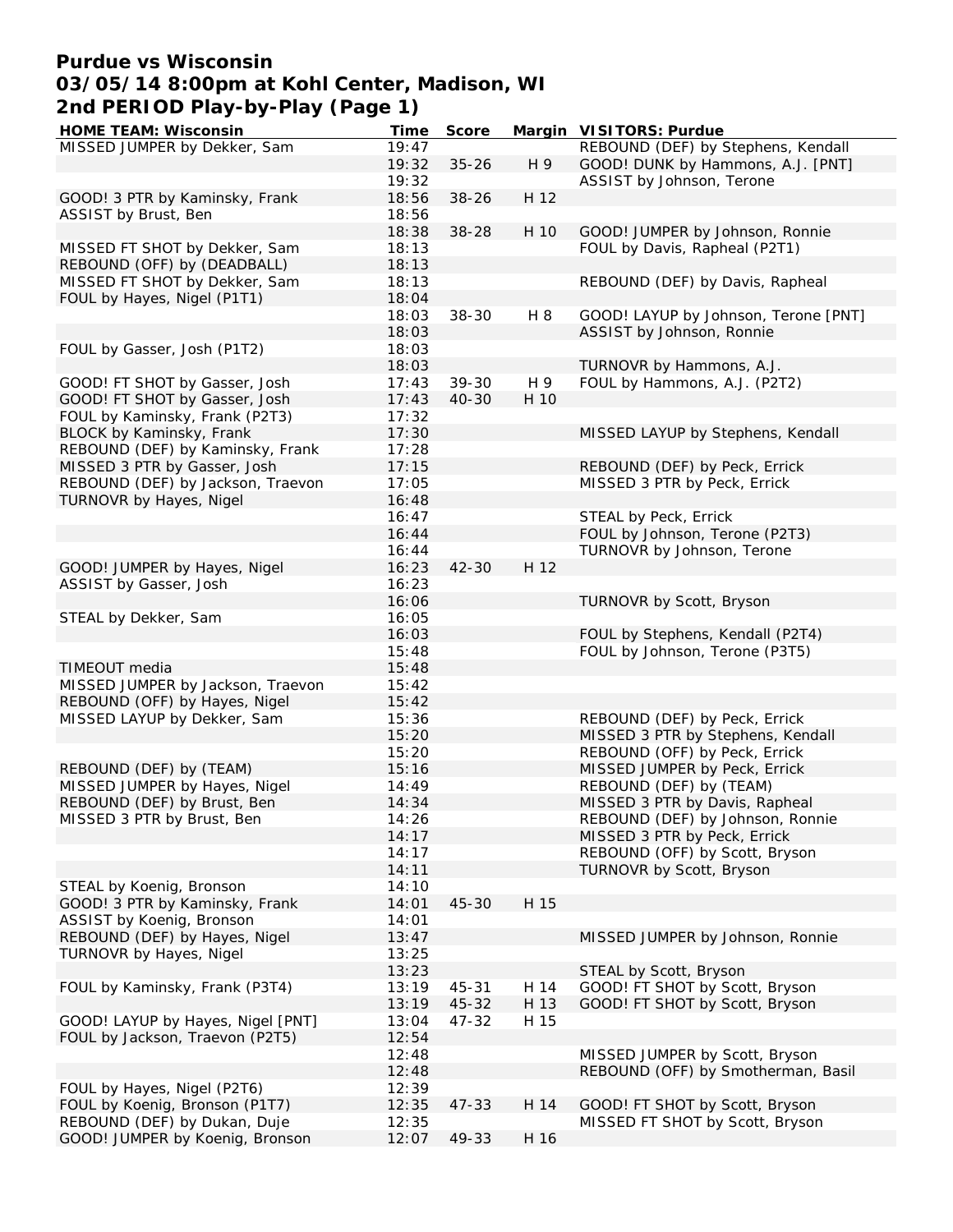# **Purdue vs Wisconsin 03/05/14 8:00pm at Kohl Center, Madison, WI 2nd PERIOD Play-by-Play (Page 2)**

| <b>HOME TEAM: Wisconsin</b>        | Time  | <b>Score</b> |      | Margin VISITORS: Purdue                 |
|------------------------------------|-------|--------------|------|-----------------------------------------|
|                                    | 11:41 | 49-35        | H 14 | GOOD! JUMPER by Smotherman, Basil       |
|                                    | 11:37 |              |      | ASSIST by Johnson, Terone               |
|                                    | 11:25 |              |      | FOUL by Scott, Bryson (P2T6)            |
| <b>TIMEOUT MEDIA</b>               | 11:25 |              |      |                                         |
|                                    |       |              |      |                                         |
| GOOD! JUMPER by Hayes, Nigel       | 11:07 | $51 - 35$    | H 16 |                                         |
| ASSIST by Gasser, Josh             | 11:07 |              |      |                                         |
| FOUL by Brust, Ben (P1T8)          | 10:44 |              |      | MISSED FT SHOT by Johnson, Terone       |
|                                    | 10:44 |              |      | REBOUND (OFF) by (DEADBALL)             |
|                                    | 10:44 | $51 - 36$    | H 15 | GOOD! FT SHOT by Johnson, Terone        |
| GOOD! 3 PTR by Kaminsky, Frank     | 10:15 | 54-36        | H 18 |                                         |
| ASSIST by Jackson, Traevon         | 10:15 |              |      |                                         |
|                                    |       |              |      |                                         |
|                                    | 09:58 |              |      | MISSED JUMPER by Hammons, A.J.          |
|                                    | 09:58 |              |      | REBOUND (OFF) by Peck, Errick           |
|                                    | 09:54 | 54-38        | H 16 | GOOD! TIP-IN by Peck, Errick [PNT]      |
| MISSED 3 PTR by Kaminsky, Frank    | 09:40 |              |      |                                         |
| REBOUND (OFF) by (TEAM)            | 09:40 |              |      |                                         |
| GOOD! FT SHOT by Brust, Ben        | 09:34 | 55-38        | H 17 | FOUL by Johnson, Terone (P4T7)          |
| GOOD! FT SHOT by Brust, Ben        | 09:34 | 56-38        | H 18 |                                         |
| REBOUND (DEF) by Brust, Ben        | 09:22 |              |      | MISSED 3 PTR by Johnson, Ronnie         |
|                                    |       |              |      |                                         |
| MISSED 3 PTR by Brust, Ben         | 09:11 |              |      |                                         |
| REBOUND (OFF) by Gasser, Josh      | 09:11 |              |      |                                         |
| MISSED JUMPER by Gasser, Josh      | 09:08 |              |      |                                         |
|                                    | 09:07 |              |      | BLOCK by Hammons, A.J.                  |
|                                    | 09:06 |              |      | REBOUND (DEF) by (TEAM)                 |
| FOUL by Gasser, Josh (P2T9)        | 08:43 | 56-39        | H 17 | GOOD! FT SHOT by Davis, Rapheal         |
|                                    | 08:43 | 56-40        | H 16 | GOOD! FT SHOT by Davis, Rapheal         |
| MISSED FT SHOT by Brust, Ben       | 08:33 |              |      | FOUL by Davis, Rapheal (P3T8)           |
|                                    |       |              |      |                                         |
|                                    | 08:33 |              |      | REBOUND (DEF) by Hammons, A.J.          |
|                                    | 08:26 | 56-42        | H 14 | GOOD! LAYUP by Smotherman, Basil [FB/P  |
|                                    | 08:26 |              |      | ASSIST by Johnson, Ronnie               |
| MISSED LAYUP by Kaminsky, Frank    | 07:56 |              |      | BLOCK by Hammons, A.J.                  |
|                                    | 07:54 |              |      | REBOUND (DEF) by Johnson, Ronnie        |
|                                    | 07:51 | 56-44        | H 12 | GOOD! LAYUP by Johnson, Ronnie [FB/PNT] |
| FOUL by Jackson, Traevon (P3T10)   | 07:51 |              |      |                                         |
|                                    | 07:51 |              |      | TIMEOUT media                           |
|                                    |       |              |      | MISSED FT SHOT by Johnson, Ronnie       |
| REBOUND (DEF) by Koenig, Bronson   | 07:51 |              |      |                                         |
| MISSED FT SHOT by Hayes, Nigel     | 07:22 |              |      | FOUL by Hammons, A.J. (P3T9)            |
|                                    | 07:22 |              |      | REBOUND (DEF) by Davis, Rapheal         |
|                                    | 07:09 | 56-46        | H 10 | GOOD! JUMPER by Hammons, A.J. [PNT]     |
| MISSED 3 PTR by Dekker, Sam        | 06:36 |              |      | REBOUND (DEF) by Hammons, A.J.          |
| REBOUND (DEF) by Brust, Ben        | 06:28 |              |      | MISSED JUMPER by Johnson, Ronnie        |
| GOOD! FT SHOT by Gasser, Josh      | 06:18 | $57 - 46$    | H 11 | FOUL by Johnson, Ronnie (P1T10)         |
| GOOD! FT SHOT by Gasser, Josh      | 06:18 | 58-46        | H 12 |                                         |
|                                    | 06:07 | 58-49        | H 9  | GOOD! 3 PTR by Stephens, Kendall        |
|                                    |       |              |      |                                         |
|                                    | 06:07 |              |      | ASSIST by Johnson, Ronnie               |
| MISSED 3 PTR by Brust, Ben         | 05:28 |              |      | REBOUND (DEF) by Johnson, Ronnie        |
|                                    | 05:18 | 58-51        | H 7  | GOOD! LAYUP by Johnson, Ronnie [PNT]    |
| MISSED FT SHOT by Jackson, Traevon | 05:10 |              |      | FOUL by Johnson, Ronnie (P2T11)         |
| REBOUND (OFF) by (DEADBALL)        | 05:10 |              |      |                                         |
| MISSED FT SHOT by Jackson, Traevon | 05:10 |              |      | REBOUND (DEF) by Hammons, A.J.          |
| REBOUND (DEF) by (TEAM)            | 04:54 |              |      | MISSED JUMPER by Stephens, Kendall      |
| GOOD! JUMPER by Dekker, Sam [PNT]  | 04:28 | 60-51        | H 9  |                                         |
|                                    |       |              |      |                                         |
| GOOD! FT SHOT by Dekker, Sam       | 04:28 | $61 - 51$    | H 10 | FOUL by Smotherman, Basil (P2T12)       |
|                                    | 04:14 | $61 - 53$    | H 8  | GOOD! JUMPER by Stephens, Kendall       |
| GOOD! FT SHOT by Gasser, Josh      | 04:02 | 62-53        | H 9  | FOUL by Stephens, Kendall (P3T13)       |
| GOOD! FT SHOT by Gasser, Josh      | 04:02 | 63-53        | H 10 |                                         |
|                                    | 03:42 |              |      | TIMEOUT 30sec                           |
|                                    | 03:40 |              |      | TURNOVR by Davis, Rapheal               |
| STEAL by Kaminsky, Frank           | 03:39 |              |      |                                         |
|                                    | 03:12 |              |      | FOUL by Hammons, A.J. (P4T14)           |
|                                    |       |              |      |                                         |
| TIMEOUT media                      | 03:12 |              |      |                                         |
|                                    |       |              |      |                                         |